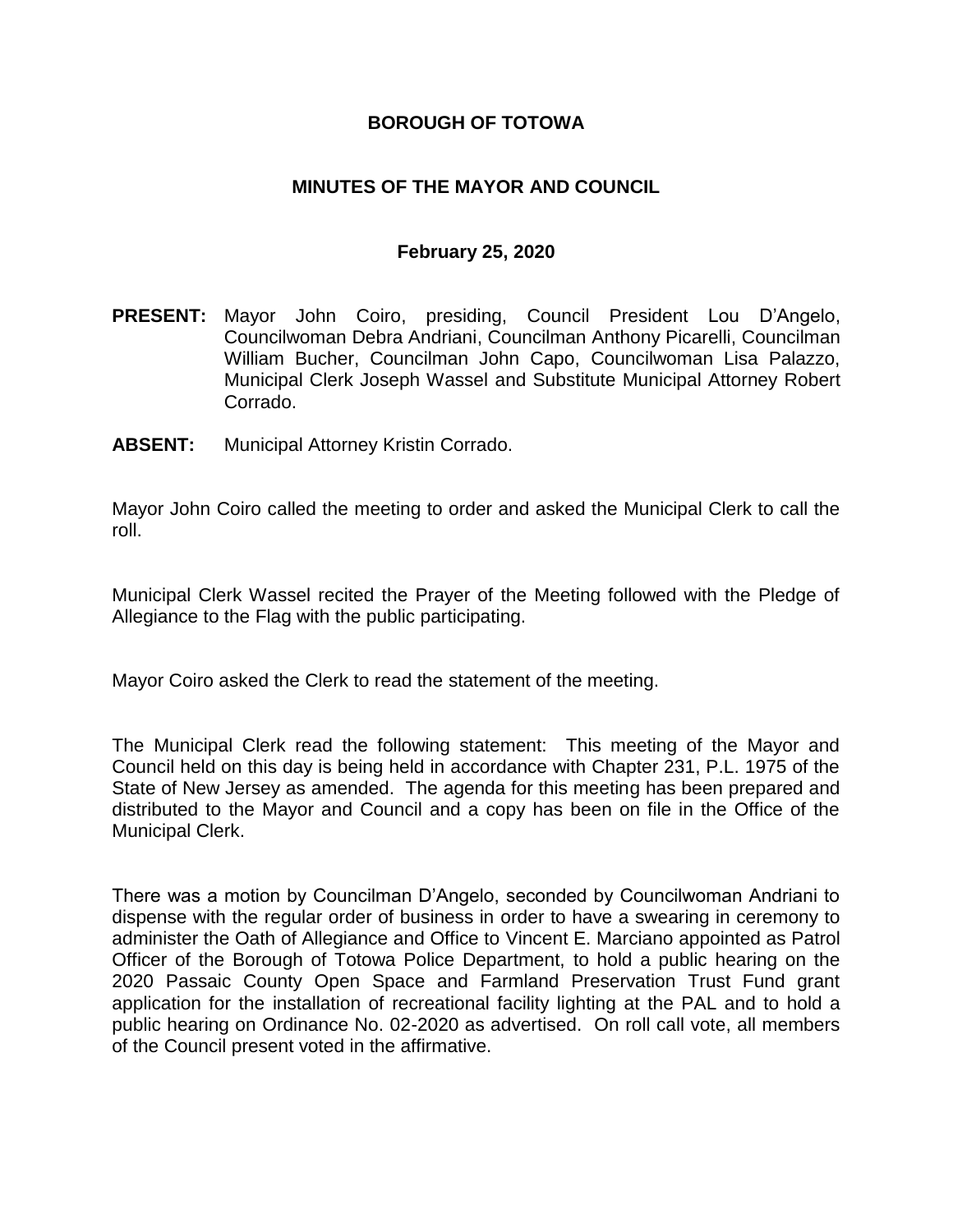Mayor Coiro went to the front of the dais and asked Council President Lou D'Angelo, Chairman of the Public Safety Committee to join him. Mayor Coiro stated that it is always a highlight of our Council Meetings when we can appoint a new, young officer to join our Police Department and with Vince we have a Totowa boy, who also served our Country and is now coming back to serve our residents.

Mayor John Coiro asked Vincent E. Marciano to approach the dais to take the Oath of Allegiance and Office for Patrol Officer.

Mayor John Coiro administered the Oath of Allegiance and Office to Patrol Officer Vincent E. Marciano, with his wife Olyvia holding the Bible and his father Vince and his son Vincent by his side.

Councilman D'Angelo acknowledged that he has been up here a quite a few times lately and welcomed and congratulated Vince who he says he knows and he was one of his best soccer players growing up. Wished him good luck and told him to lean on his brothers and sister in the department for support.

Police Chief Coyle thanked the Mayor and Council, Borough Clerk Wassel, substitute Borough Attorney Robert Corrado and the administration for moving forward with this appointment because of his impending retirement. Chief Coyle acknowledged and recognized the many family and friends in attendance. Chief Coyle then proceeded to provide a little background information on Vincent.

A badge symbolic to the rank of Patrol Officer was presented to Patrol Officer Vincent E. Marciano by Police Chief Robert Coyle.

Patrol Officer Vincent E. Marciano thanked the Mayor and Council and the Police Department, his family and friends and the Fire Department. He said that he tried college, then joined the army and said he always wanted to do something in law enforcement.

Congratulations were extended to Patrol Officer Vincent E. Marciano by the rest of the Council, the Borough Clerk and Borough Attorney.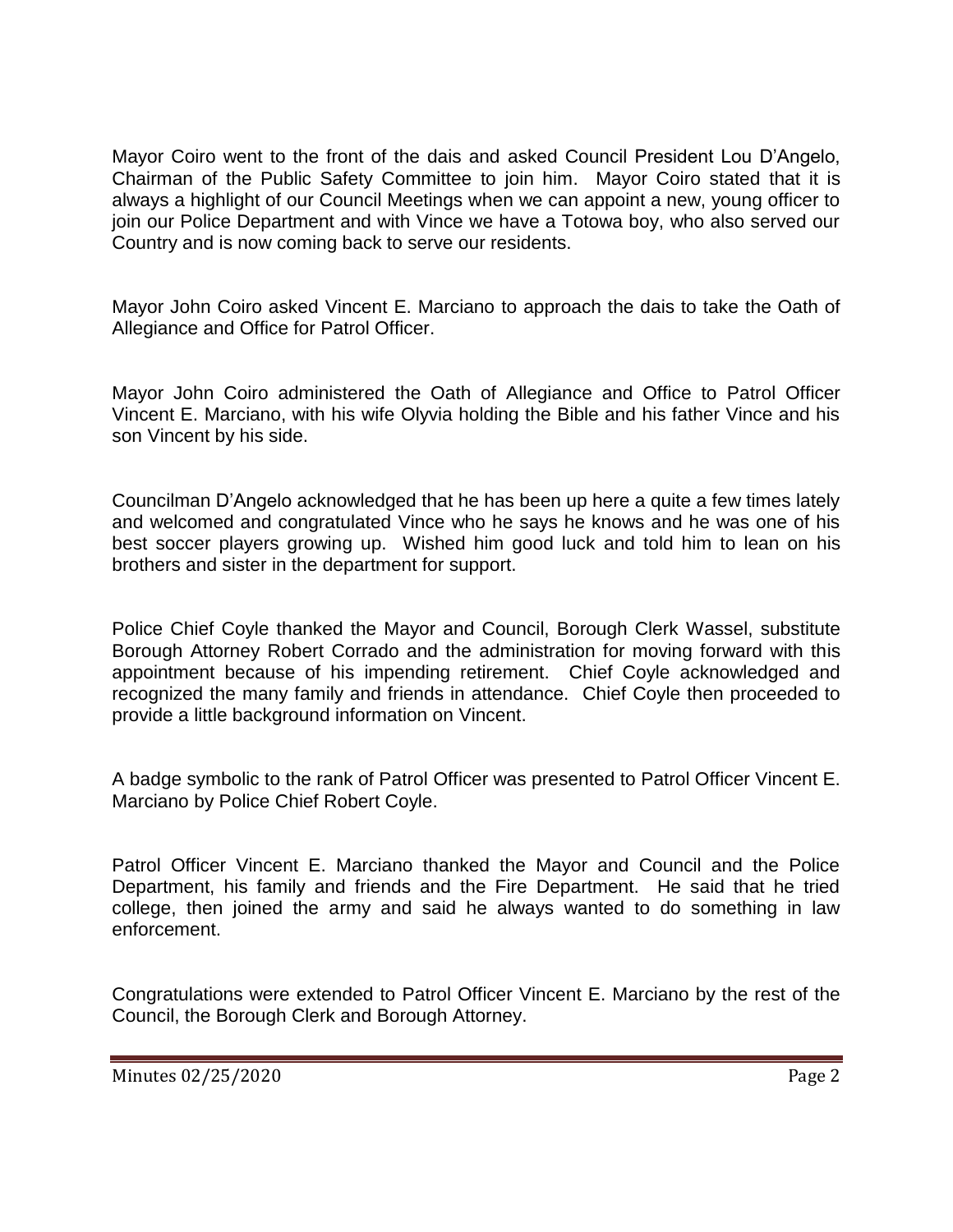Mayor Coiro called for a recess, so all in attendance could also offer their congratulations to our new Patrol Officer.

Municipal Clerk Wassel announced that the 2020 Passaic County Open Space and Farmland Preservation Trust Fund grant application for the installation of recreational facility lighting at the PAL fields has been advertised for public hearing for Tuesday, February 25, 2020.

Municipal Clerk Wassel read the Open Space Public Hearing Notice.

There was a motion by Councilman D'Angelo, seconded by Councilwoman Andriani to open the public hearing. On roll call vote, all members of the Council present voted in the affirmative.

Mayor Coiro asked if any citizens wish to be heard on the 2020 Open Space grant application.

## **CITIZENS HEARD:**

Mike Mahometa, 269 Lincoln Avenue: Commented that the geese have returned to the fields and they stay all day. Mayor Coiro: Then asked, but are you in favor of the lights? Mike Mahometa: Replied yes.

There was a motion by Councilman D'Angelo, seconded by Councilwoman Andriani to close the public hearing. On roll call vote, all members of the Council present voted in the affirmative.

There was a motion by Councilman D'Angelo, seconded by Councilwoman Andriani to adopt the following Resolution Authorizing A Grant Application To The Passaic County Open Space, Farmland And Historic Preservation Trust Fund For The PAL Fields Recreational Lighting Project By The Borough Of Totowa. On roll call vote, all members of the Council present voted in the affirmative.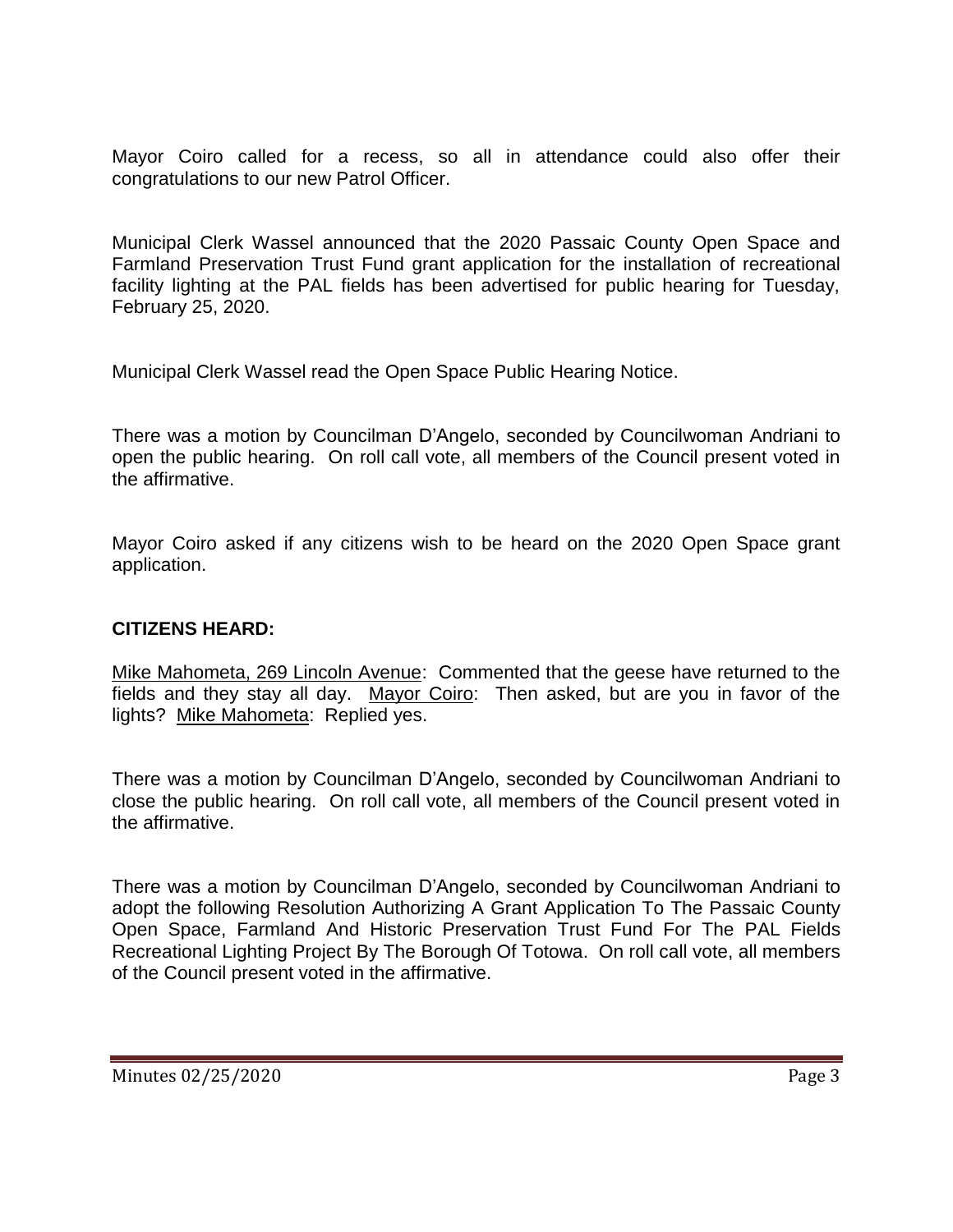## RESOLUTION NO. 37-2020

#### RESOLUTION AUTHORIZING A GRANT APPLICATION TO THE PASSAIC COUNTY OPEN SPACE, FARMLAND AND HISTORIC PRESERVATION TRUST FUND FOR THE PAL FIELDS RECREATIONAL LIGHTING PROJECT BY THE BOROUGH OF TOTOWA

WHEREAS, the Passaic County Board of Chosen Freeholders (hereafter "Board") provide grants to municipalities and qualified non-profit corporations for the assistance in acquisition, development, stewardship and historic preservation from the Passaic County Open Space, Farmland and Historic Preservation Trust Fund (hereafter "Trust Fund"); and

WHEREAS, the BOROUGH OF TOTOWA desires to further the public interest by obtaining funding in the amount of \$250,000 from the Board for the County to fund the PAL FIELDS RECREATIONAL LIGHTING PROJECT at a cost of \$633,000; and

WHEREAS, the Board shall determine if the application is complete and in conformance with the scope and intent of the Trust Fund program and the rules and regulations established pursuant to R20170349, and any subsequent Resolutions passed by the Board governing the administration of the Trust Fund.

NOW, THEREFORE, BE IT RESOLVED, BY THE GOVERNING BODY OF THE BOROUGH OF TOTOWA AS FOLLOWS:

- 1. The MAYOR OF THE BOROUGH OF TOTOWA is authorized to make application, provide all required information and documents as required, and correspond as necessary for a grant to the Passaic County Open Space, Farmland and Historic Preservation Trust Fund.
- 2. That the MAYOR OF THE BOROUGH OF TOTOWA is hereby authorized to execute a grant agreement and any amendment there with the County of Passaic for the PAL FIELDS RECREATIONAL LIGHTING PROJECT.
- 3. That, if the funds provided by the County are less than the total project cost specified above, the applicant has the balance of funding necessary to complete the project.
- 4. That, the applicant agrees to comply with all applicable federal, State, County, and local laws, rules, and regulations in its performance of the project.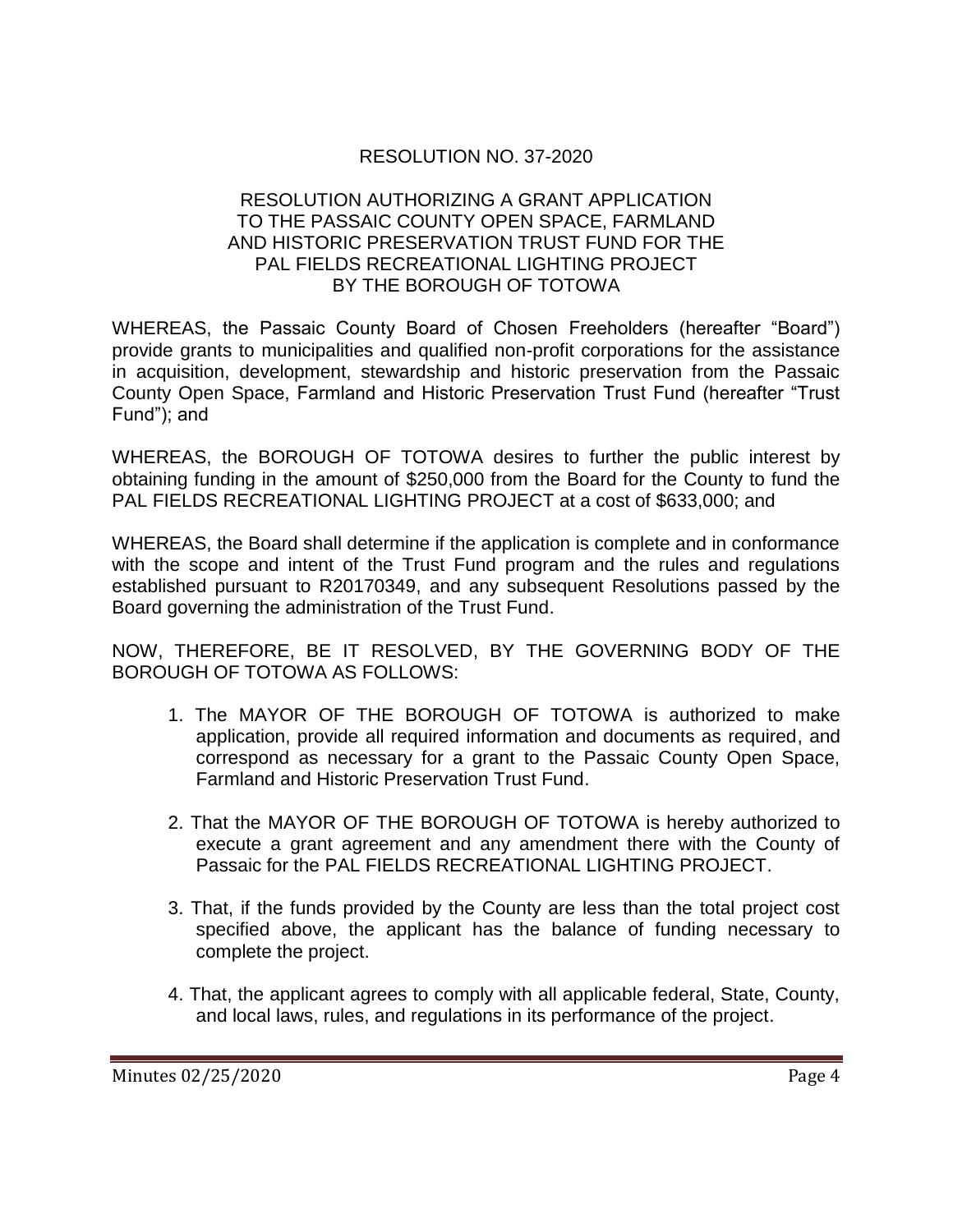5. That this Resolution shall take effect immediately.

Municipal Clerk Wassel announced that Ordinance No. 02-2020 has been advertised for public hearing for Tuesday, February 25, 2020.

Municipal Clerk Wassel read the legal notice and the title of Ordinance No. 02-2020.

There was a motion by Councilman D'Angelo, seconded by Councilwoman Andriani to open the public hearing. On roll call vote, all members of the Council present voted in the affirmative.

Mayor Coiro asked if any citizens wish to be heard on Ordinance No. 02-2020.

# **CITIZENS HEARD:**

There were no citizens who wished to be heard.

There was a motion by Councilman D'Angelo, seconded by Councilwoman Andriani to close the public hearing. On roll call vote, all members of the Council present voted in the affirmative.

Municipal Clerk Wassel read Ordinance No. 02-2020 by title:

## **ORDINANCE NO. 02-2020**

### **AN ORDINANCE TO AMEND THE CODE OF THE BOROUGH OF TOTOWA CHAPTER 189 ENTITLED "FLOOD DAMAGE PREVENTION", ARTICLE IV, "FLOOD HAZARD REDUCTION", SECTION 189-17, "GENERAL STANDARDS"**

There was a motion by Councilman D'Angelo, seconded by Councilwoman Andriani to adopt Ordinance No. 02-2020 on second and final reading. On roll call vote, all members of the Council present voted in the affirmative.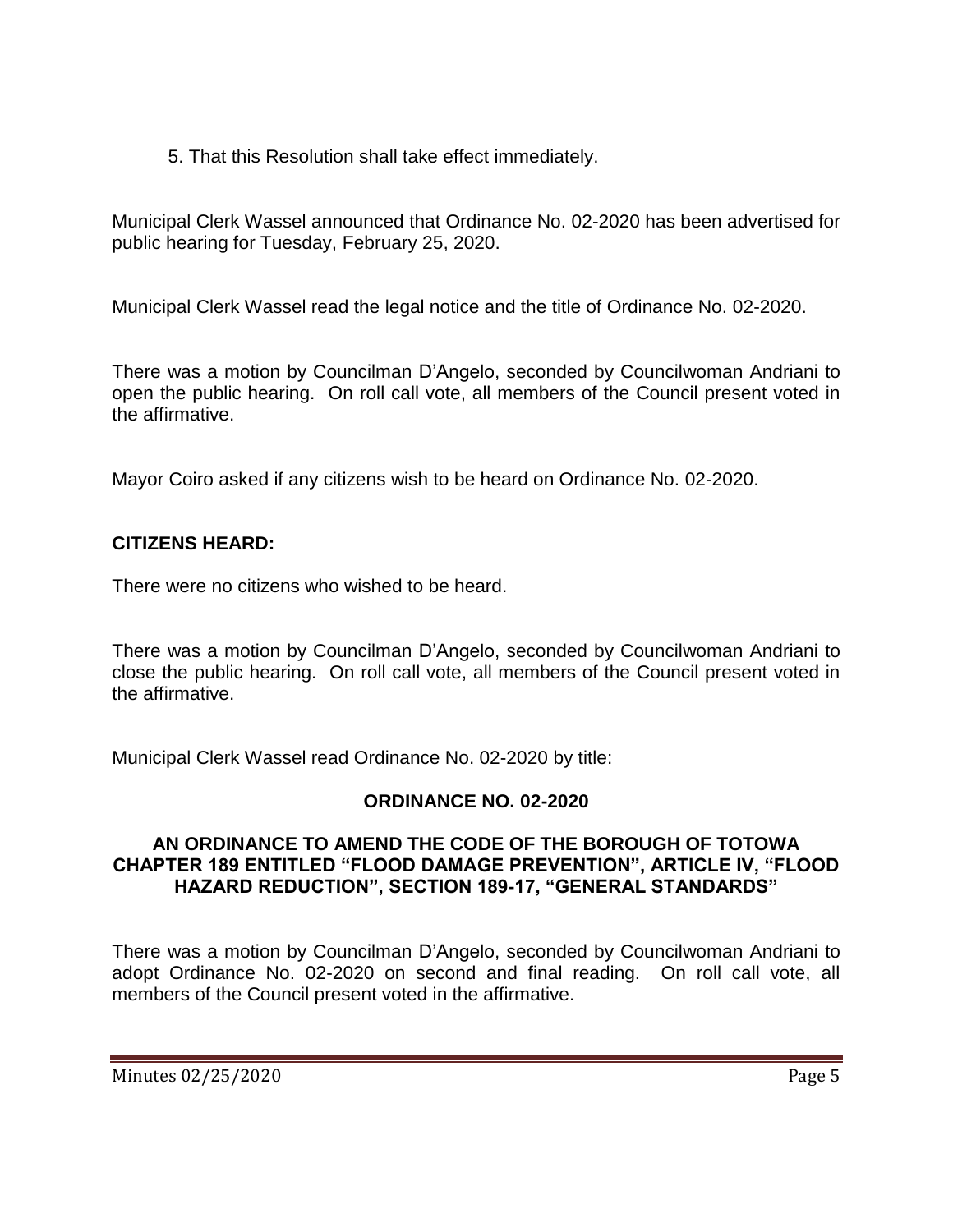There was a motion by Councilman D'Angelo, seconded by Councilwoman Andriani to revert to the regular order of business. On roll call vote, all members of the Council present voted in the affirmative.

Mayor Coiro asked if any members of the Council, the Municipal Clerk or the Municipal Attorney wished to address the Council.

Councilwoman Andriani: Announced that on March 10<sup>th</sup> the Totowa Library will have their annual Dr. Seuss Read A Loud at 6:00 p.m.

CITIZENS HEARD:

There were no citizens who wished to be heard.

There was a motion by Councilman D'Angelo, seconded by Councilwoman Andriani to approve the Minutes of the Mayor and Council for the meeting of February 11, 2020. On roll call vote, all members of the Council present voted in the affirmative.

#### COMMITTEE ON FINANCE:

There was a motion by Councilman Picarelli, seconded by Councilman D'Angelo to approve Resolution No. 2020-05 for the payment of bills. On roll call vote, all members of the Council present voted in the affirmative.

There was a motion by Councilman Picarelli, seconded by Councilman D'Angelo to adopt the following resolution authorizing the Treasurer to issue refunds to various property owners due to overpayment of  $1<sup>st</sup>$  Quarter 2020 taxes. On roll call vote, all members of the Council present voted in the affirmative.

#### RESOLUTION

WHEREAS, there has been an overpayment of 1st quarter 2020 taxes on the properties listed below; and

WHEREAS, the taxpayer is entitled to a refund; and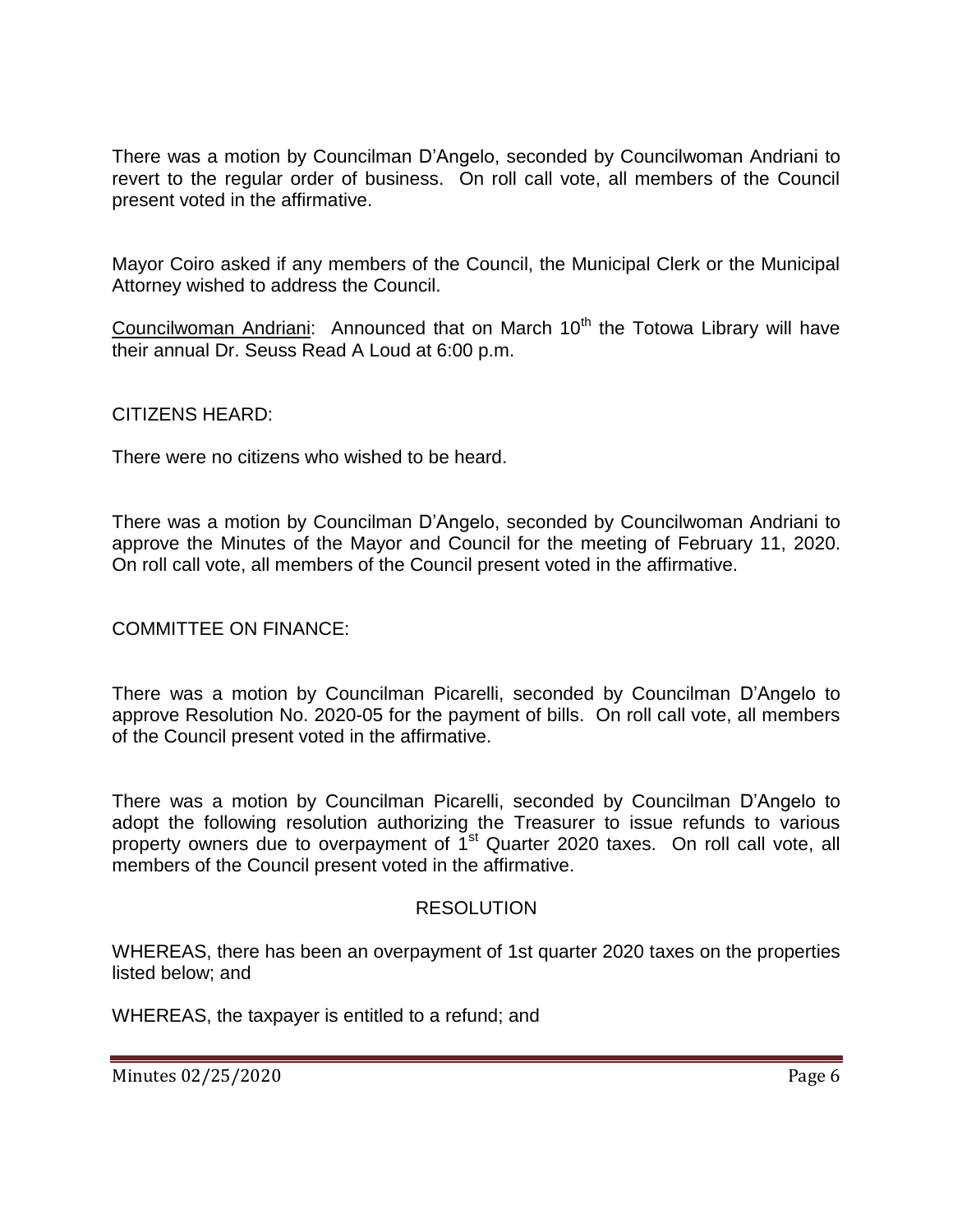WHEREAS, the chart sets forth the refund as follows:

| <b>Block Lot</b> |      | <b>Property Owner</b>                  | Payable To:                                                                              | Overpayment |
|------------------|------|----------------------------------------|------------------------------------------------------------------------------------------|-------------|
| 106              | 15   | 29 Washington PI<br>Kane, Mark & Laura | Wells Fargo R/E Tax<br>Attn:Refunds<br>F2302-04D<br>1 Home Campus<br>Des Moine, IA 50328 | \$1,837.57  |
| 128              | 4.02 | 65 Crescent Ave<br>Coronado, Robert    | Corelogic<br>Attn: Refunds Dept<br>PO Box 9202<br>Coppell, TX 75019-9760                 | \$1,305.64  |

NOW, THEREFORE, BE IT RESOLVED, that the overpayment shall be refunded to the taxpayer, as stated above, and the Treasurer is authorized to issue separate checks for the refunds, which shall be paid to the stated property or taxing authority.

COMMITTEE ON PUBLIC SAFETY:

There was a motion by Councilman D'Angelo, seconded by Councilman Capo to adopt the following Resolution Of The Borough Of Totowa Authorizing The Payment Of Terminal Leave Benefits To Carl J. Cifaldi. On roll call vote, all members of the Council present voted in the affirmative.

## RESOLUTION NO. 38-2020

### RESOLUTION OF THE BOROUGH OF TOTOWA AUTHORIZING THE PAYMENT OF TERMINAL LEAVE BENEFITS TO CARL J. CIFALDI

WHEREAS, Carl J. Cifaldi began his employment with the Borough of Totowa as a Patrol Officer in the Police Department on September 19, 1979; and

WHEREAS, Carl J. Cifaldi retired from the Borough of Totowa Police Department as a Captain effective October 1, 2019; and

WHEREAS, the policy of the Borough of Totowa is that employees with twenty-five (25) years of service are entitled to a maximum of one hundred thirty (130) days of Terminal Leave to be paid upon retirement; and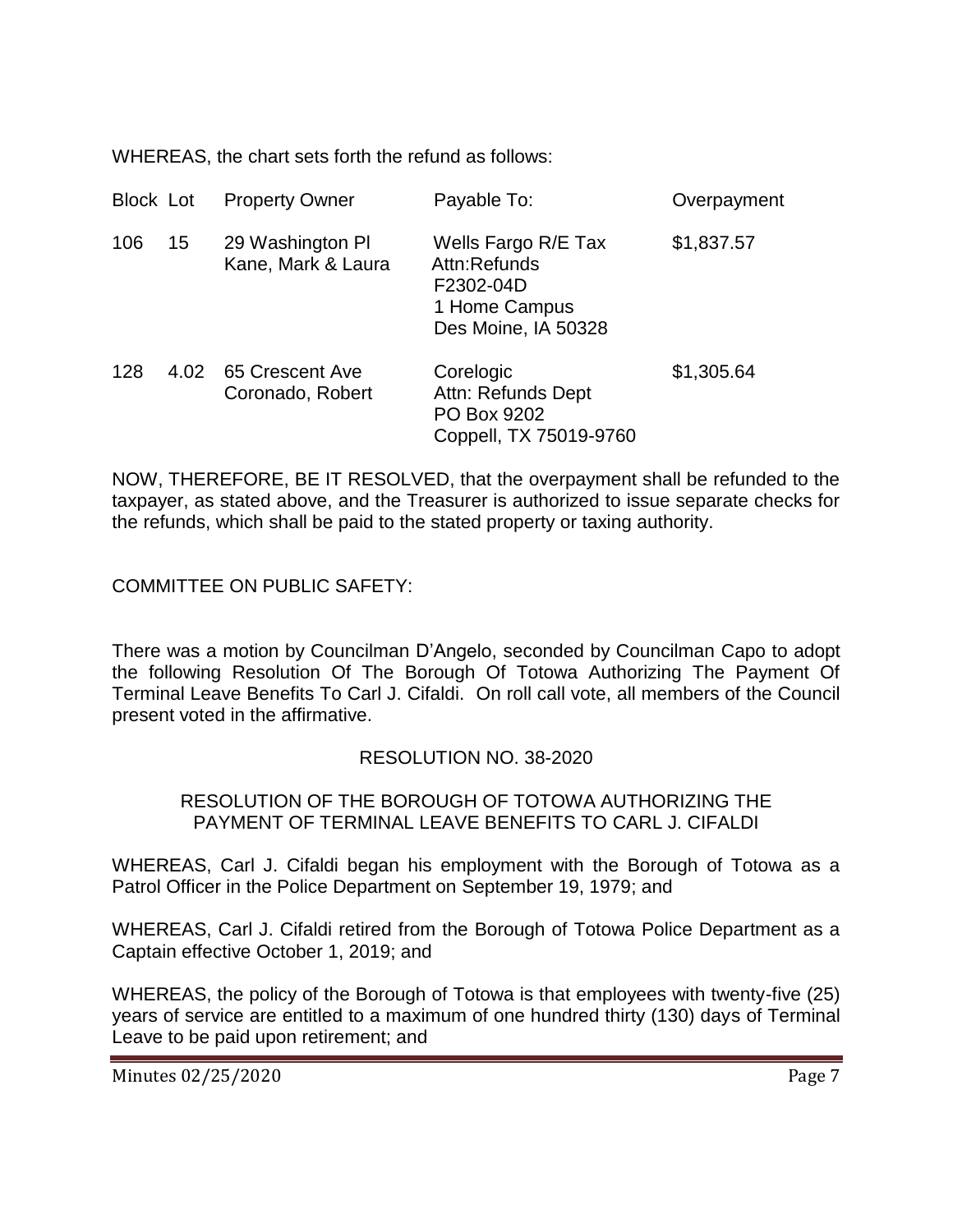WHEREAS, the Terminal Leave amount is calculated at the amount of sick day benefits, not to exceed one hundred thirty (130) days or eighty-seven (87) days for those employees under the Pitman/12 Hour Shift Schedule, at the daily rate of pay of the last twelve (12) months of service upon retirement; and

WHEREAS, Carl J. Cifaldi has accumulated four (4) unused sick days and has completed more than twenty-five (25) years of service as an employee of the Borough of Totowa; and

WHEREAS, Carl J. Cifaldi does hereby waive any other claim and/or claims for any salary, benefits and/or other compensation.

NOW, THEREFORE, BE IT RESOLVED, by the Mayor and Council of the Borough of Totowa that Carl J. Cifaldi is granted four (4) days of accumulated sick leave (Terminal Leave) for a total amount of two thousand four hundred thirty-six and 68/100 Dollars (\$2,436.68). Said monies are given in full and final consideration of any and all claims that Carl J. Cifaldi may have against the Borough of Totowa.

There was a motion by Councilman D'Angelo, seconded by Councilman Capo to approve payment of an additional contribution to the Borough Of Totowa First Aid Squad, Inc. in the amount of \$8,074.00 for their 2019 TSAP. On roll call vote, all members of the Council present voted in the affirmative.

There was a motion by Councilman D'Angelo, seconded by Councilman Capo to approve firemen's applications for transfer for David C. MacDonald, Jr. from Riverview Park Fire Company to Fire Rescue and Giovanni Madrid from Riverview Park Fire Company to Volunteer Fire Company No. 1. On roll call vote, all members of the Council present voted in the affirmative.

Upon the recommendation of the Committee, there was a motion by Councilman D'Angelo, seconded by Councilman Capo to appoint Claire Domicolo and Dawn Barbato as School Crossing Guards. On roll call vote, all members of the Council present voted in the affirmative.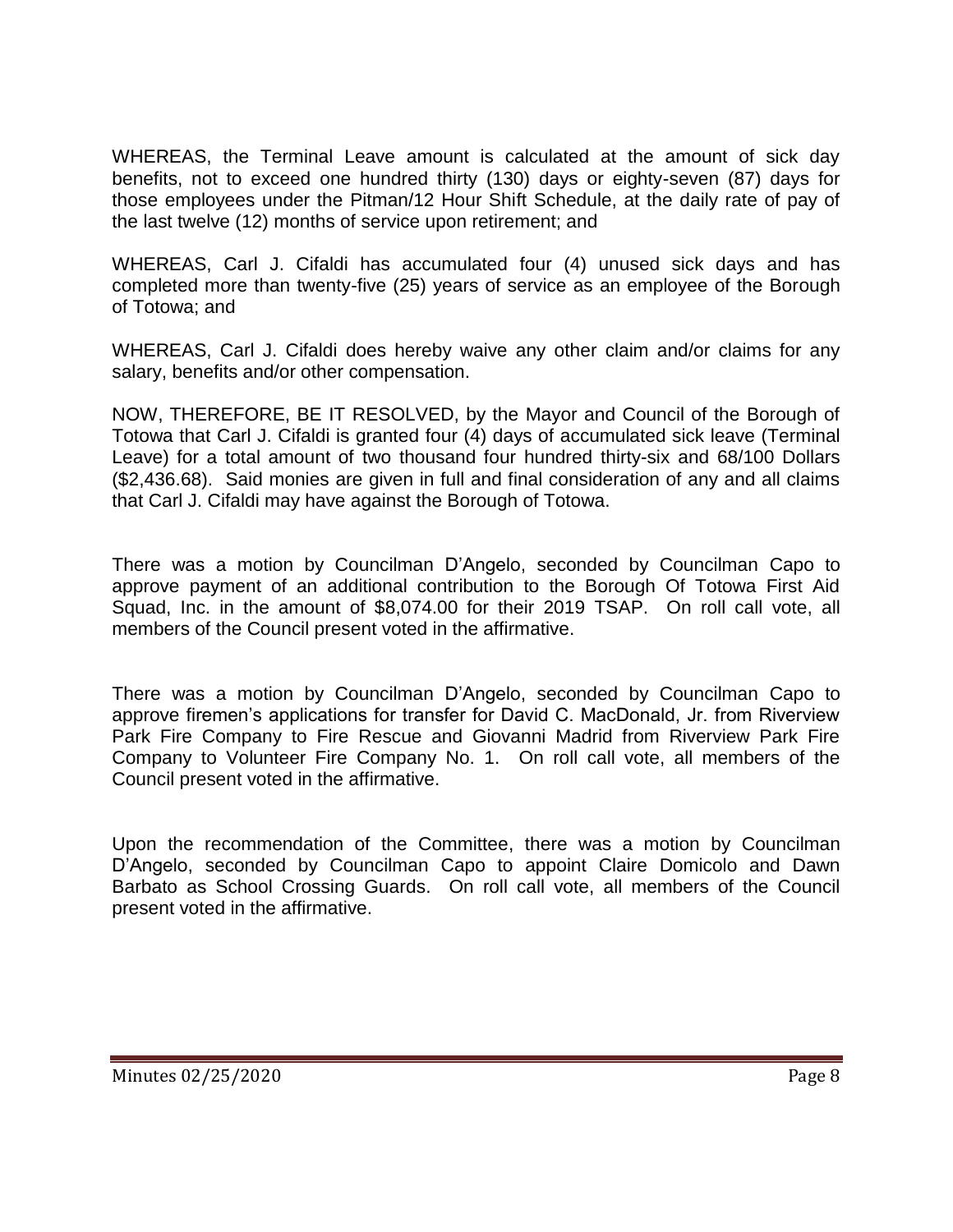# MAYOR'S APPOINTMENT

### I, Mayor John Coiro, with the advice and consent of the Council do hereby appoint Claire Domicolo and Dawn Barbato as School Crossing Guards for a one year term ending December 31, 2020.

There was a motion by Councilman D'Angelo, seconded by Councilman Capo to confirm the appointments. On roll call vote, all members of the Council present voted in the affirmative.

There was a motion by Councilman D'Angelo, seconded by Councilman Capo to add the following item to the agenda. On roll call vote, all members of the Council present voted in the affirmative.

A retirement letter was received from Police Chief Robert W. Coyle effective March 1, 2020 along with a request to keep his service revolver. There was a motion by Councilman D'Angelo, seconded by Councilman Capo to accept his retirement and approve the request for his service revolver. On roll call vote, all members of the Council present voted in the affirmative.

COMMITTEE ON PUBLIC WORKS:

There was a motion by Councilman Bucher, seconded by Councilwoman Palazzo to adopt the following Resolution Granting To The County Of Passaic A Guarantee In Lieu Of Performance Bond For Work Performed On A Passaic County Highway. On roll call vote, all members of the Council present voted in the affirmative.

## RESOLUTION NO. 39-2020

### RESOLUTION GRANTING TO THE COUNTY OF PASSAIC A GUARANTEE IN LIEU OF PERFORMANCE BOND FOR WORK PERFORMED ON A PASSAIC COUNTY HIGHWAY

WHEREAS, the Passaic County Board of Chosen Freeholders have adopted a Resolution known as the Highway Opening and Use Resolution; and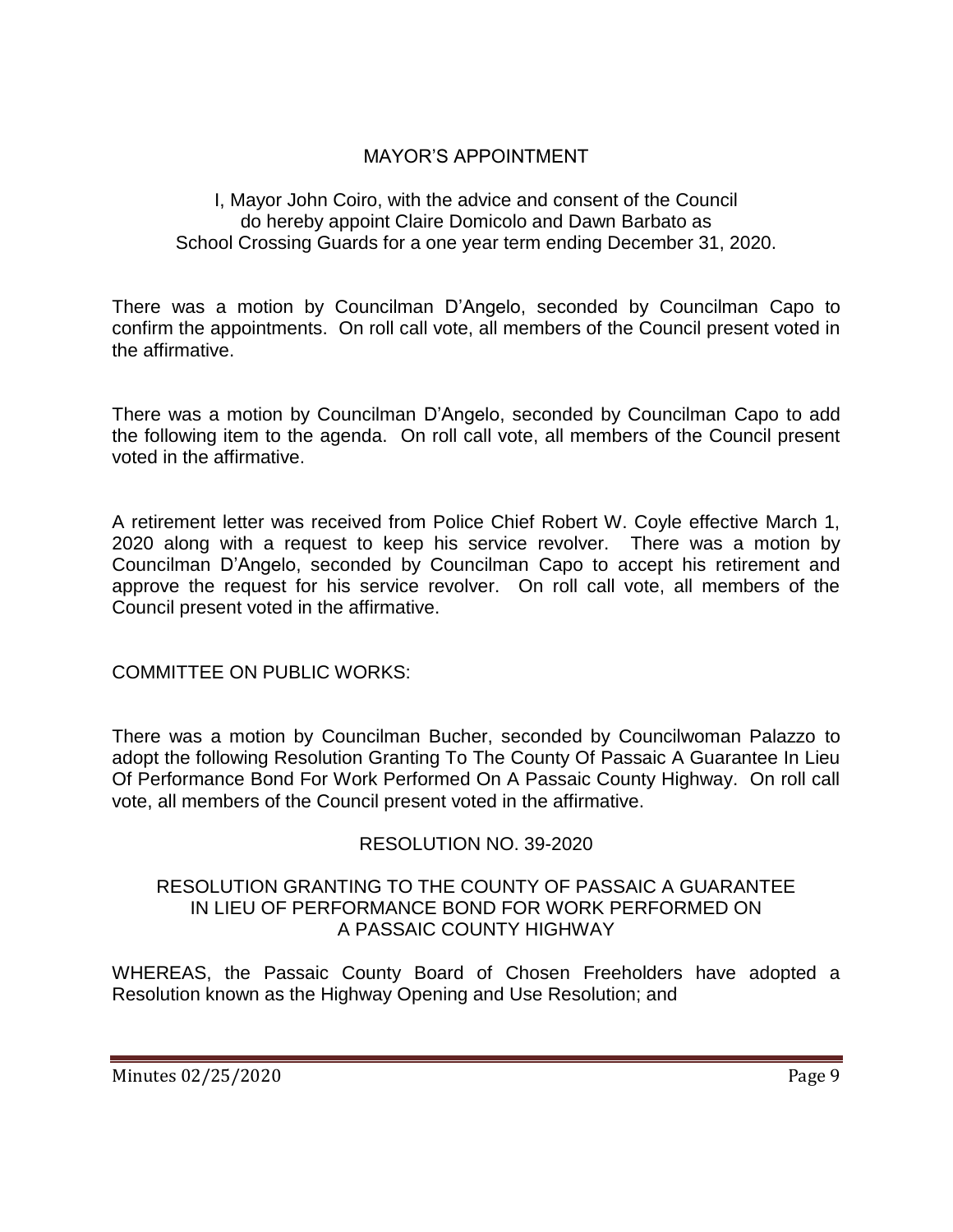WHEREAS, the aforementioned Resolution provides that whenever a Highway Opening and Use Permit is issued, a performance bond must be posted with the County of Passaic; and

WHEREAS, from time to time, the Borough of Totowa will require a Highway Opening and Use Permit by the County of Passaic in order to perform work in, on, under or over the public right-of-way of the County in connection with the operation of Borough utilities; and

WHEREAS, the Borough of Totowa wishes to file a Guarantee in lieu of a Performance Bond in the amount of \$30,000.00 which shall cover any and all Highway Opening and Use Permits by the County of Passaic to the Borough of Totowa for the purpose of work within the County right of way for a period of two (2) years from the date of acceptance of the final restoration by the County Supervisor of Roads for which the permit has been issued; and

WHEREAS, this Guarantee is only required to be posted once and it will cover all Highway Opening and Use Permits issued to the Borough of Totowa by the County during the year 2020.

NOW, THEREFORE, BE IT RESOLVED, that the Mayor and Council of the Borough of Totowa do hereby authorize the posting of a Guarantee in Lieu of a Performance Bond in the amount of \$30,000.00 for work performed within the right of way of the County.

COMMITTEE ON ENGINEERING & PUBLIC PROPERTY:

There was a motion by Councilman Capo, seconded by Councilwoman Andriani to adopt the following resolution authorizing the application to the Passaic County Community Development Block Grant Program for the rehabilitation of the Borough's Sanitary Sewer Main on Lincoln Avenue between Totowa Road and Franklin Place. On roll call vote, all members of the Council present voted in the affirmative.

## RESOLUTION NO. 40-2020

WHEREAS, the Mayor and Council of the Borough of Totowa wishes to apply for funding from the Passaic County Community Development Block Grant Program.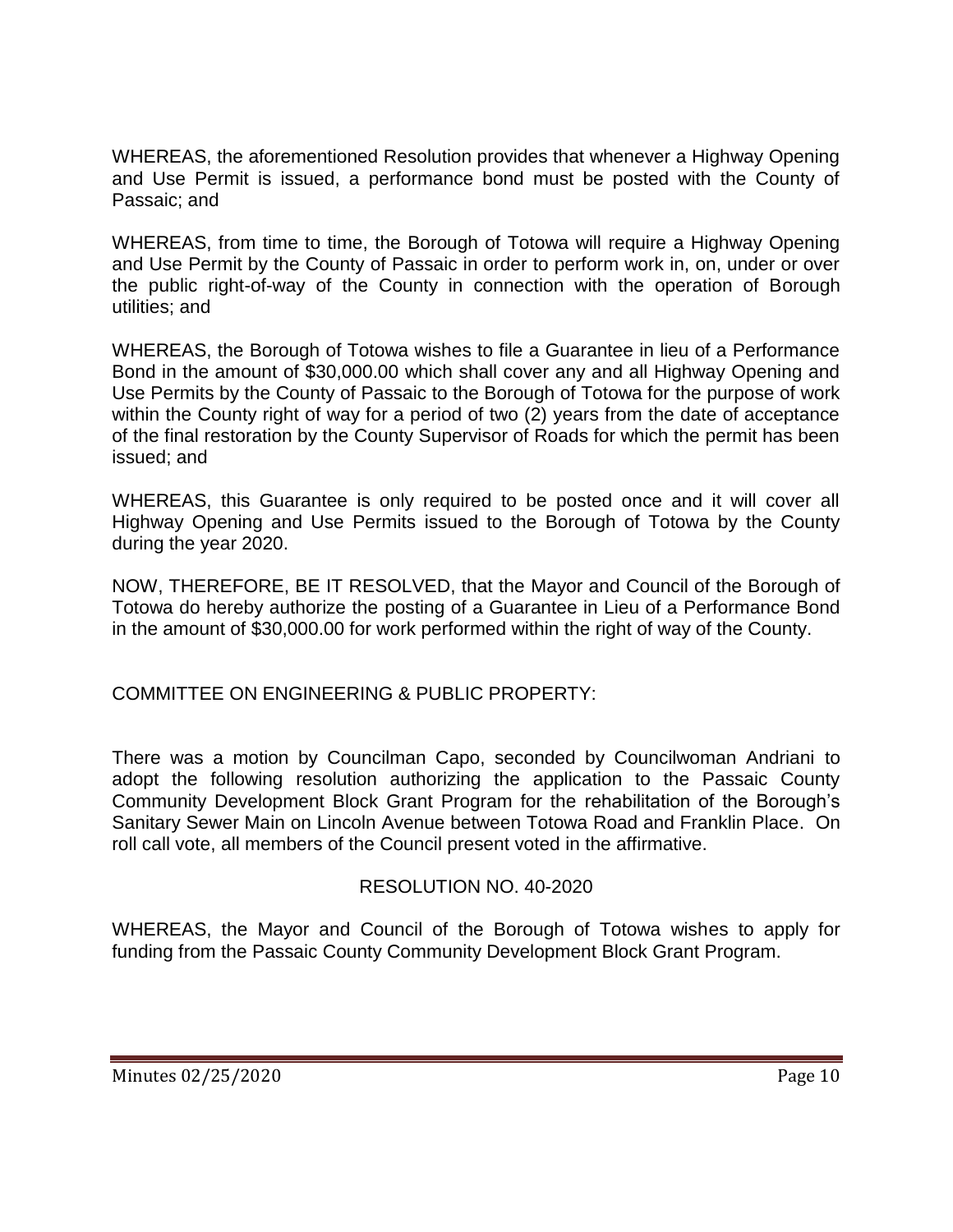NOW, THEREFORE, BE IT RESOLVED, that the Mayor and Council of the Borough of Totowa authorizes the application for and use of requested funds in the amount of \$294,300.00 from the Passaic County Community Development Block Grant (CDBG) Program for the rehabilitation of the Borough's Sanitary Sewer Main on Lincoln Avenue between Totowa Road and Franklin Place.

BE IT FURTHER RESOLVED, that if awarded, the Mayor and Council of the Borough of Totowa shall implement the activities in a manner to ensure compliance with all applicable federal, state and local laws and regulations.

There was a motion by Councilman Capo, seconded by Councilwoman Andriani to adopt the following Resolution In Support Of The Federal Fair Housing Law And New Jersey Law Against Discrimination. On roll call vote, all members of the Council present voted in the affirmative.

# RESOLUTION NO. 41-2020

# RESOLUTION IN SUPPORT OF THE FEDERAL FAIR HOUSING LAW AND NEW JERSEY LAW AGAINST DISCRIMINATION

WHEREAS, the Borough of Totowa supports Title VIII of the Civil Rights Act of 1968 (Federal Fair Housing Law) and the New Jersey Law Against Discrimination; and

WHEREAS, it is the policy of the Borough of Totowa to implement programs to ensure equal opportunity in housing for all persons regardless of race, color, religion, ancestry, sex (including pregnancy), national origin, nationality, familial status, marital or domestic partnership status, affectional or sexual orientation, atypical hereditary cellular or blood trait, genetic information, liability for military service, mental or physical disability, perceived disabilty, AIDS/HIV status and Lawful Income or Source of Lawful Rent Payment (Section 8); and

WHEREAS, the Borough of Totowa further objects to discrimination in the sale, rental, leasing, financing of housing or land to be used for construction of housing, or in the provision of brokerage services because of race, color, religion, ancestry, sex, national origin, handicap or disability as prohibited by Title VIII of the Civil Rights Act of 1968 (Federal Fair Housing Law) and the New Jersey Law Against Discrimination.

NOW, THEREFORE, BE IT RESOLVED, that the Mayor and Council of the Borough of Totowa do hereby support Title VIII of the Civil Rights Act of 1968 (Federal Fair Housing Law) and the New Jersey Law Against Discrimination as follows: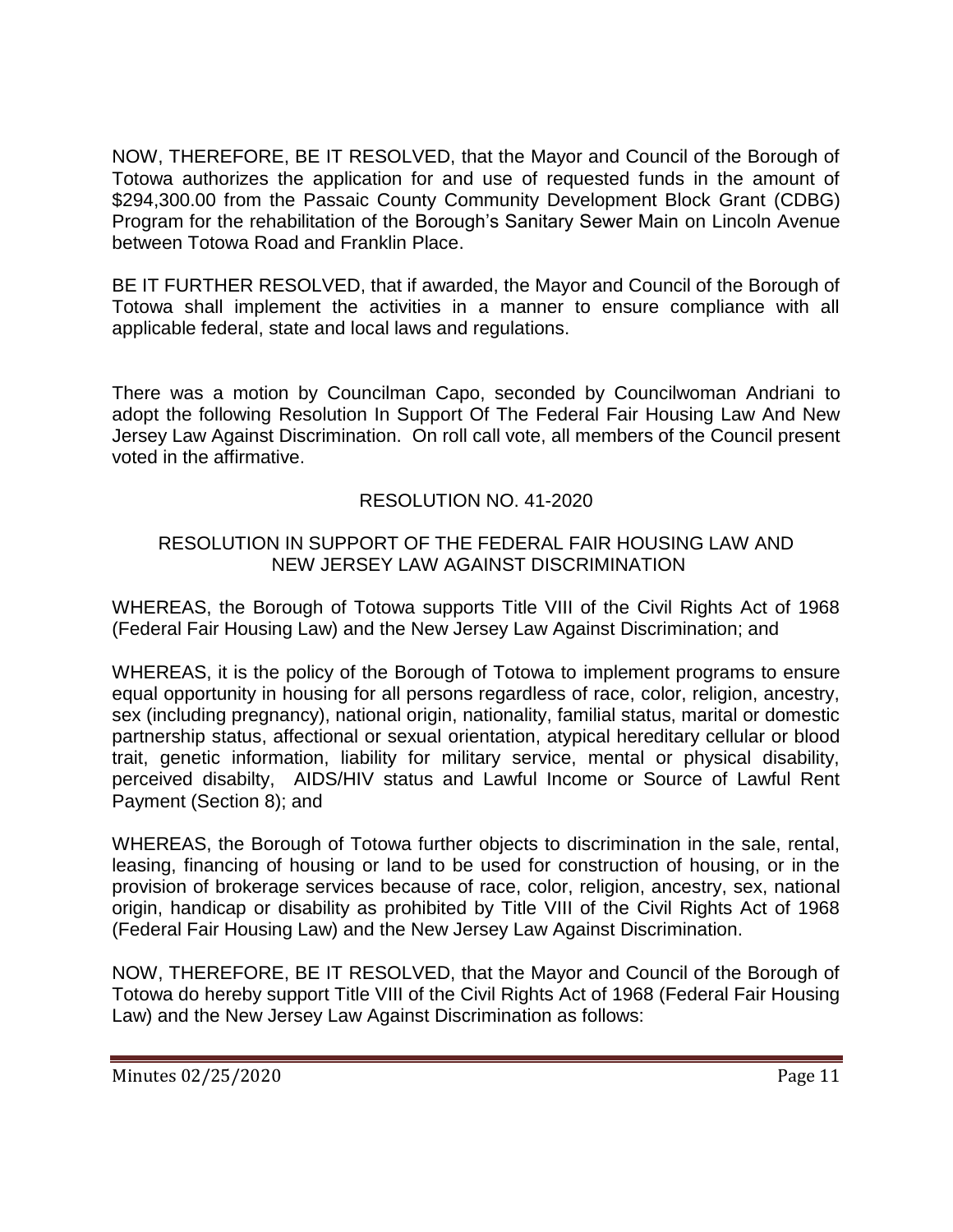1. Within available resources, the Borough of Totowa will assist all persons who feel they have been discriminated against under one of the aforementioned categories, to seek equity under federal and state laws by filing a complaint with the New Jersey Division on Civil Rights and the U.S. Department of Housing and Urban Development, as appropriate.

2. The Borough of Totowa shall publicize this resolution and through this publicity shall cause owners of real estate, developers, and builders to become aware of their respective responsibilities and rights under the Federal Fair Housing Law, the New Jersey Law Against Discrimination, and any local laws or ordinances.

3. The Borough of Totowa will at a minimum include, but not be limited to: (1) the printing and publicizing of this resolution, a fair housing public notice and other applicable fair housing information through local media, community contacts and placement on the Municipal website and in other social media; (2) distribution of posters, flyers, and any other means which will bring to the attention of those affected, the knowledge of their respective responsibilities and rights concerning equal opportunity in housing.

There was a motion by Councilman Capo, seconded by Councilwoman Andriani to adopt the following Resolution Authorizing Contract For The Removal And Replacement Of Roofing System At Roof Between Library And Municipal Building. On roll call vote, all members of the Council present voted in the affirmative.

## RESOLUTION NO. 42-2020

#### RESOLUTION AUTHORIZING CONTRACT FOR THE REMOVAL AND REPLACEMENT OF ROOFING SYSTEM AT ROOF BETWEEN LIBRARY AND MUNICIPAL BUILDING

WHEREAS, the Borough of Totowa Department of Public Works ("DPW") Superintendent has advised that the roofing system at the roof between the Library and Municipal Building has deteriorated and has recommended that this section of the roofing system be removed and replaced; and

WHEREAS, the Mayor and Council of the Borough of Totowa have determined that there is a need for the removal and replacement of this roofing system; and

WHEREAS, the Mayor and Council of the Borough of Totowa desire to authorize the removal and replacement of the roofing system at the roof between the Library and Municipal Building; and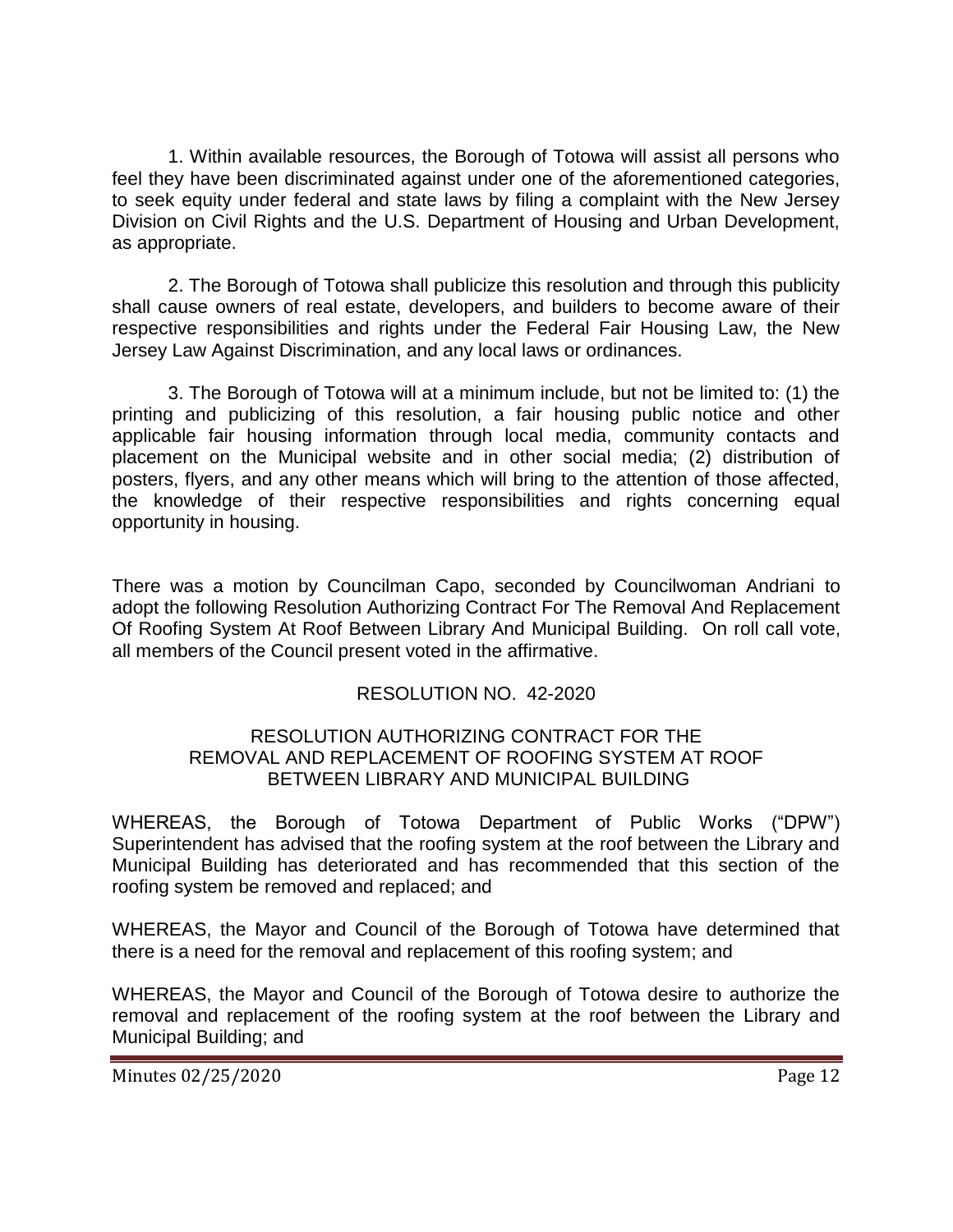WHEREAS, James Joseph Construction Co., Inc., 177 McBride Avenue, Paterson, New Jersey 07501 has submitted a proposal for the removal and replacement of the roofing system at the roof between the Library and Municipal Building in the amount of \$15,250.00, a copy of which is on file in the office of the Borough of Totowa Municipal Clerk; and

WHEREAS, pursuant to the applicable New Jersey State laws, the removal and replacement of the roofing system at the roof between the Library and Municipal Building may be authorized without public bidding.

NOW, THEREFORE, BE IT RESOLVED, that the Mayor and Council of the Borough of Totowa do hereby authorize the removal and replacement of the roofing system at the roof between the Library and Municipal Building from James Joseph Construction Co., Inc. in the amount of \$15,250.00.

BE IT FURTHER RESOLVED, that the Mayor and Municipal Council of the Borough of Totowa do hereby authorize the Municipal Clerk and DPW Superintendent to execute any and all instruments relating thereto.

A letter was received from American Legion Memorial Post No. 227 requesting permission to use the Municipal Parking Lot on Saturday, May 2, 2020 for a trip to Atlantic City. There was a motion by Councilman Capo, seconded by Councilwoman Andriani to grant permission. On roll call vote, all members of the Council present voted in the affirmative.

## COMMITTEE ON LIAISON & INSPECTION:

There was a motion by Councilwoman Andriani, seconded by Councilman Bucher to adopt the following Resolution Authorizing Contract For Geese Control Services For 2020. On roll call vote, all members of the Council present voted in the affirmative.

# RESOLUTION NO. 43-2020

## RESOLUTION AUTHORIZING CONTRACT FOR GEESE CONTROL SERVICES FOR 2020

WHEREAS, the Borough of Totowa Board of Recreation has recommended that the Borough of Totowa hire a qualified company to provide safe and effective geese clearing and control services at all of the Borough of Totowa recreational ball fields; and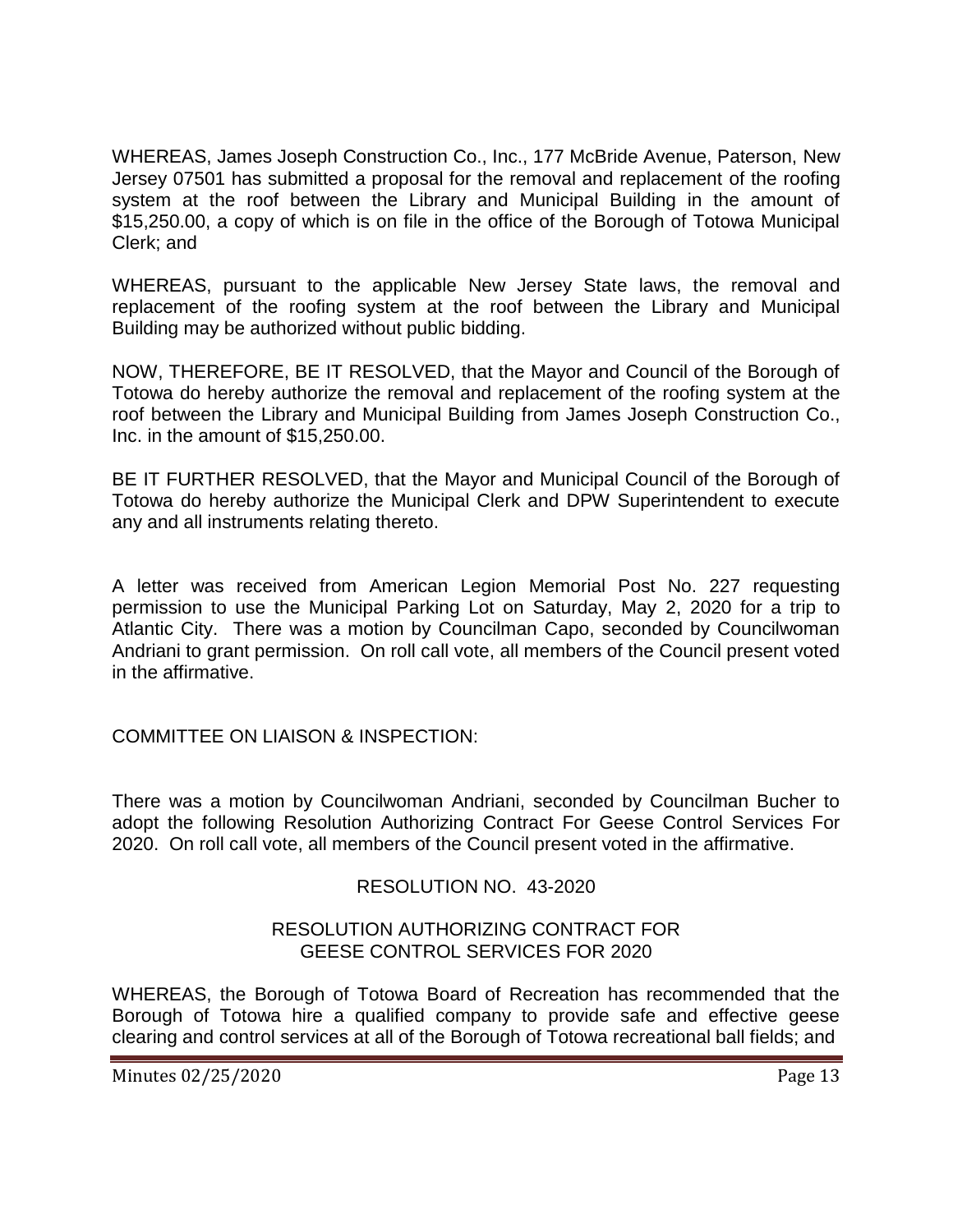WHEREAS, the Mayor and Council of the Borough of Totowa have also determined that there is a need to retain a company that can provide these services to ensure the health and well-being of the residents of the Borough of Totowa; and

WHEREAS, the Borough of Totowa has solicited quotes for the necessary geese clearing services for all of the Borough of Totowa recreational fields as well as Washington Park School and the Municipal Complex; and

WHEREAS, Geese Chasers North Jersey LLC, P.O. Box 282, Great Meadows, New Jersey 07838 submitted a proposal dated February 21 , 2020 to clear and maintain a virtually geese-free environment with the use of working border collies, a copy of which is on file in the office of the Borough of Totowa Municipal Clerk; and

WHEREAS, Geese Chasers North Jersey LLC will provide these services to the Borough of Totowa on an as needed basis for a term not to exceed a period of one (1) year; and

WHEREAS, pursuant to the applicable New Jersey State laws, the contract for these services may be authorized without public bidding since the total contract price will not exceed the public bidding threshold.

NOW, THEREFORE, BE IT RESOLVED, that the Mayor and Council of the Borough of Totowa do hereby authorize a contract with Geese Chasers North Jersey LLC for all necessary geese control and clearing services in accordance with the fee schedule set forth in their proposal.

BE IT FURTHER RESOLVED, that the Municipal Council of the Borough of Totowa does hereby authorize the Mayor and Municipal Clerk to execute any and all instruments relating thereto.

COMMITTEE ON LEGISLATION & ORDINANCES:

There was a motion by Councilwoman Palazzo, seconded by Councilman Picarelli to table this item to introduce on first reading and advertise for public hearing an Ordinance Of The Borough Of Totowa Authorizing The Execution Of A Financial Agreement With Respect To A Portion Of Certain Property Identified On The Borough's Tax Maps As Block 154, Lot 19.07 Located Within The North Jersey Developmental Center Redevelopment Area. On roll call vote, all members of the Council present voted in the affirmative.